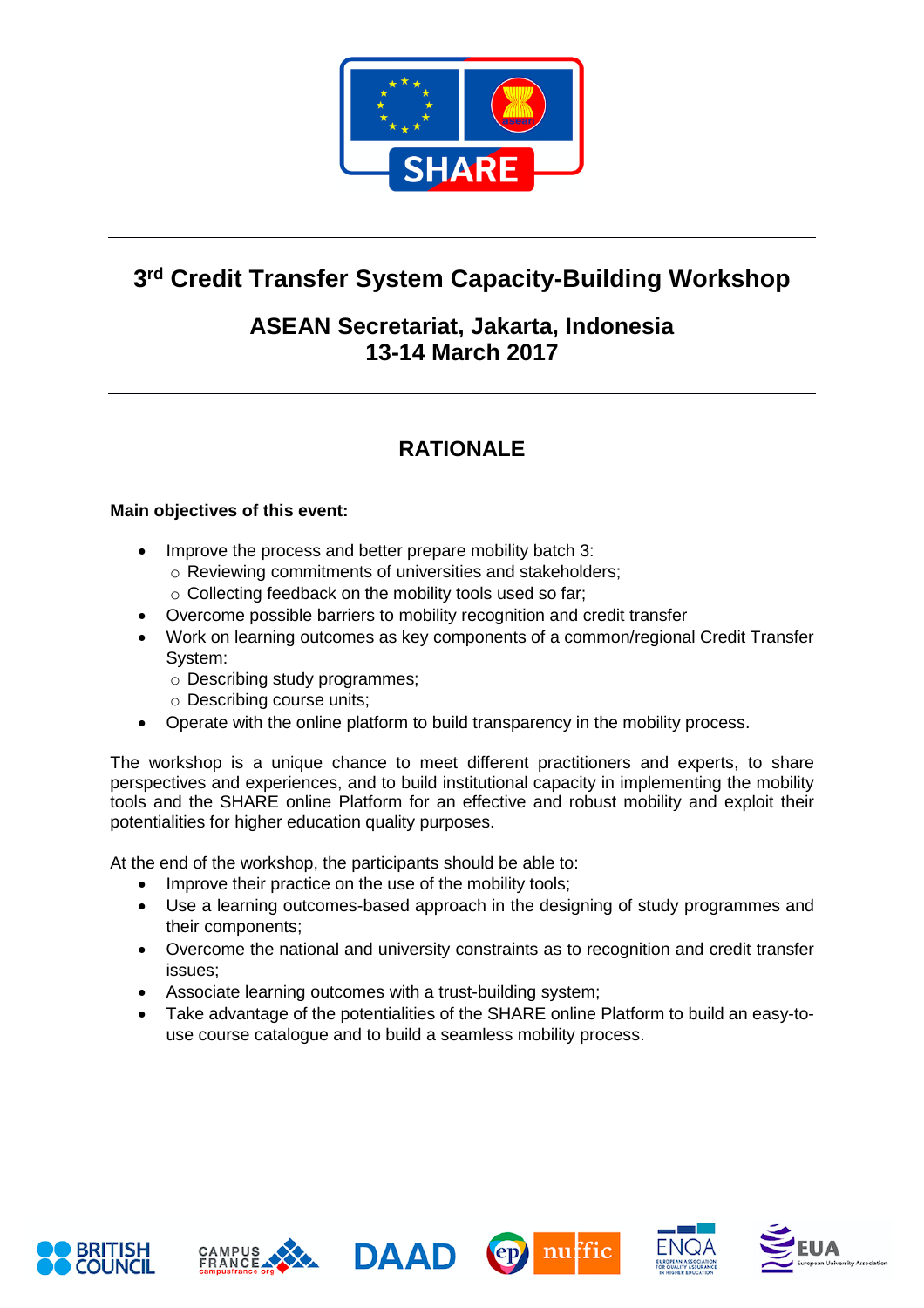#### **About SHARE**

European Union Support to Higher Education in ASEAN Region, or SHARE, is funded by the European Union in cooperation with the ASEAN Secretariat. SHARE is being implemented by a consortium led by the British Council, Campus France, the German Academic Exchange Service (DAAD), EP-Nuffic, the European Association for Quality Assurance in Higher Education (ENQA) and the European University Association (EUA) from 2015 to 2019. The programme has the broad remit to strengthen regional cooperation, enhance the quality, competitiveness and internationalisation of ASEAN higher education institutions and students, contributing to an ASEAN Community beyond 2015. SHARE's work can be grouped in five result areas:

- Policy Dialogues (PDs): in support of harmonization of higher education in the ASEAN region with policy-makers as well as technical specialists.
- Qualifications Frameworks (QFs): supporting the implementation of the ASEAN Qualifications Reference Framework (AQRF) and the development of National Qualification Frameworks. This will be mainly done by a series of national seminars, subsequent regional policy dialogues and trainings, focusing in particular on higher education.
- Quality Assurance (QA): fostering the ASEAN QA Framework (AQAF) at regional/national levels through a combination of European-ASEAN expert dialogue, framework development, dissemination workshops and capacity development.
- ASEAN Credit Transfer System (ACTS) & ASEAN-EU Credit Transfer Systems (AECTS): The existing Asia-based credit transfer systems (CTS) will be mapped, providing needs identification of ACTS and AECTS and support HEIs to implement them. The method and instruments for CTS will be designed and include development of a common platform for online credit transfer, ACTS/AECTS will then be piloted via this common platform, and results and impact will be evaluated.
- ACTS & AECTS Student Mobility with Scholarships: Scholarships will be provided to boost mobility between ASEAN countries and with Europe and test the AECTS and ACTS, a promotion and outreach strategy will be developed and delivered in collaboration with selected HEIs, and a Monitoring and evaluation (M&E) of the scholarship scheme will capture the experience of students and home/host HEIs, especially in A(E)CTS.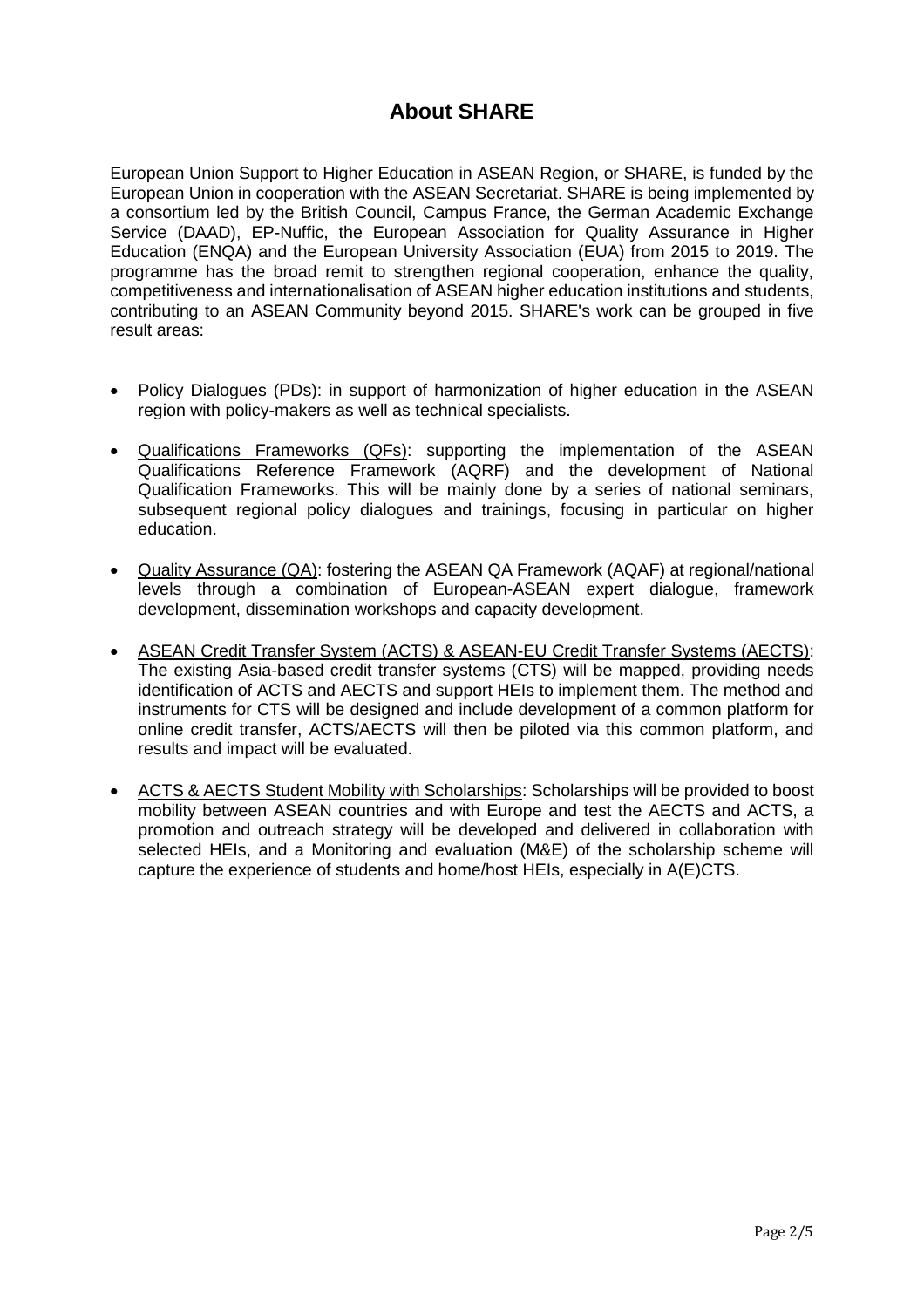#### **PROGRAMME**

### **DAY 1 - Monday 13 March 2017**

| 08:30-09:00 | <b>Welcome Coffee</b>                                                                                                                                                                                                                                                                                           |
|-------------|-----------------------------------------------------------------------------------------------------------------------------------------------------------------------------------------------------------------------------------------------------------------------------------------------------------------|
|             | Registration                                                                                                                                                                                                                                                                                                    |
| 09:00-09:20 | <b>Welcoming Remarks</b><br><b>Remy Rohadian</b><br>Senior Officer, Education, Youth & Sports, ASEAN Secretariat<br><b>Destriani Nugroho</b><br>Programme Officer, EU Delegation to Indonesia and Brunei Darussalam<br><b>Antoine Devoucoux du Buysson</b><br><b>SHARE Programme Director for Campus France</b> |
| 09:20-10:15 | <b>Session 1:</b>                                                                                                                                                                                                                                                                                               |
|             | Where do we stand on SHARE?                                                                                                                                                                                                                                                                                     |
|             | Johanna Rasplus<br>Deputy Head of European Projects, Campus France                                                                                                                                                                                                                                              |
|             | Where do we stand on Campus France's Result Area?                                                                                                                                                                                                                                                               |
|             | <b>Fabrice Hénard</b><br><b>SHARE Team Leader for Campus France</b>                                                                                                                                                                                                                                             |
| 10:15-10:30 | Group photo<br>Coffee break and networking                                                                                                                                                                                                                                                                      |
| 10:30-12:00 | Session 2: Organisation of mobility: reporting on the implementation of<br>mobility tools<br><b>Fabrice Hénard</b>                                                                                                                                                                                              |
|             | <b>SHARE Team Leader for Campus France</b>                                                                                                                                                                                                                                                                      |
| 12:00-13:30 | Lunch                                                                                                                                                                                                                                                                                                           |
| 13:30-14:30 | Session 3: Scanning the national constraints and internal organisations<br>How to overcome constraints? What organisations, arrangements and processes<br>have been put in place at university level? Should mobility tools be adapted?                                                                         |
|             | Focus on Indonesia and Malaysia: Understanding the national credit points<br>recognition and allocation system processes in the framework of a mobility<br>programme<br>What are the practices in Indonesian and Malaysian universities? Sharing<br>experiences                                                 |
|             | <b>University Participants</b>                                                                                                                                                                                                                                                                                  |
|             |                                                                                                                                                                                                                                                                                                                 |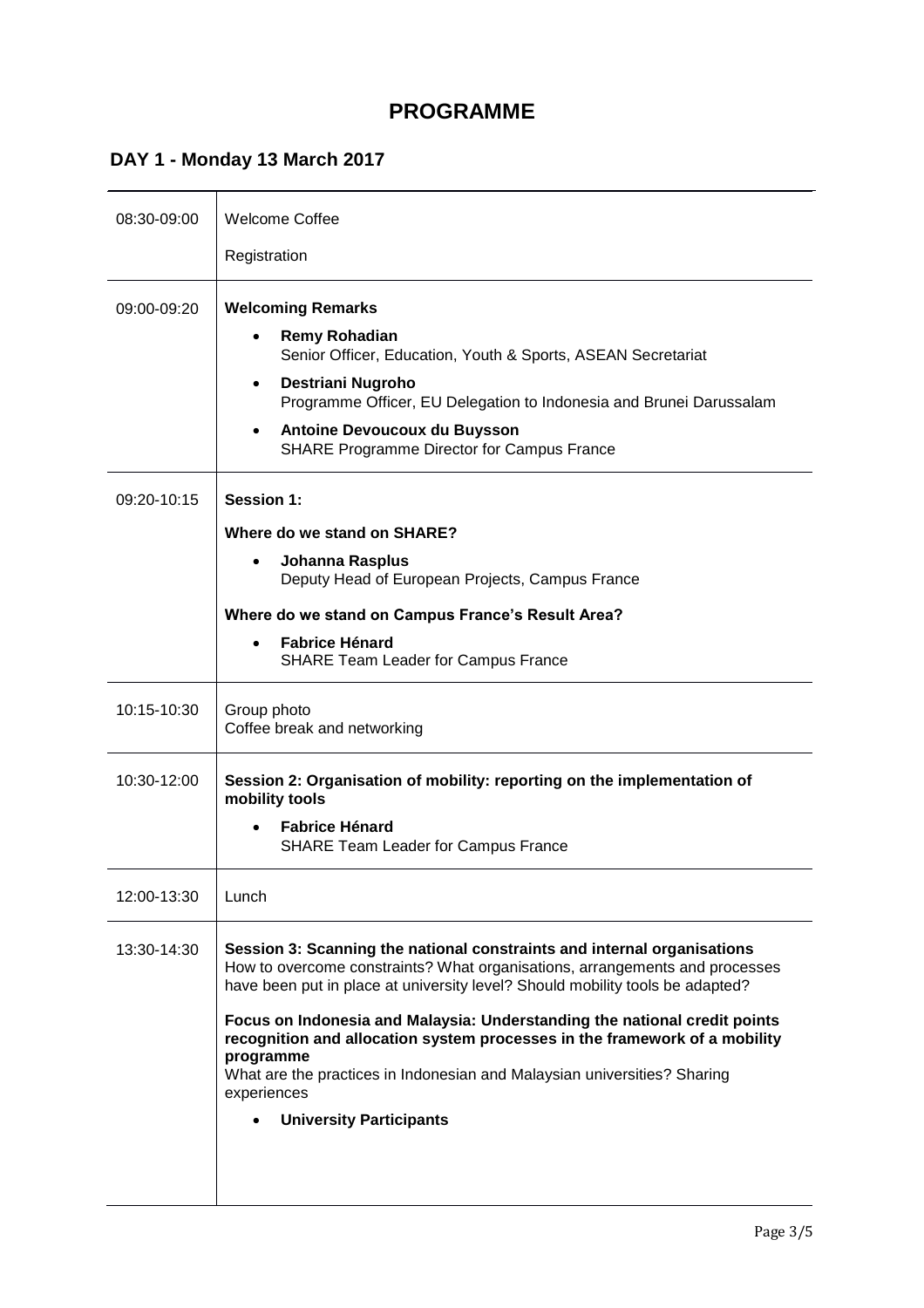| 14:30-15h30 | Session 4: Programme design, practice session A: using generic learning<br>outcomes to describe a study programme (from concrete examples, and using the<br><b>SHARE Platform)</b><br><b>Fabrice Hénard</b><br><b>SHARE Team Leader for Campus France</b><br>Stéphane Pardo<br><b>SHARE Core IT Expert for Campus France</b> |
|-------------|------------------------------------------------------------------------------------------------------------------------------------------------------------------------------------------------------------------------------------------------------------------------------------------------------------------------------|
| 15:30-15:45 | Coffee break and networking                                                                                                                                                                                                                                                                                                  |
| 15:45-16:15 | Session 5: How does SHARE fit in with SEAMEO RIHED's priorities?<br>Joseph Bullough<br>Programme Officer, SEAMEO RIHED<br><b>Christelle Mae Agustin</b><br>Programme Support Officer, SEAMEO RIHED                                                                                                                           |
| 16:15-16:45 | Session 6: The selection of SHARE awardees through the SHARE Platform<br>Gama Iqbal<br><b>SHARE Scholarship Officer for EP-Nuffic</b>                                                                                                                                                                                        |
| 16:45-18:00 | Session 7: The SHARE Platform and Learning Agreement<br>Stéphane Pardo<br>SHARE Core IT Expert for Campus France                                                                                                                                                                                                             |
| 18:00-18:05 | Closing of day 1                                                                                                                                                                                                                                                                                                             |
| 18:05-18:30 | Transfer to the restaurant                                                                                                                                                                                                                                                                                                   |
| 18:30       | <b>Reception</b><br>Venue: Le Gran Cafe, Gran Mahakam Hotel                                                                                                                                                                                                                                                                  |